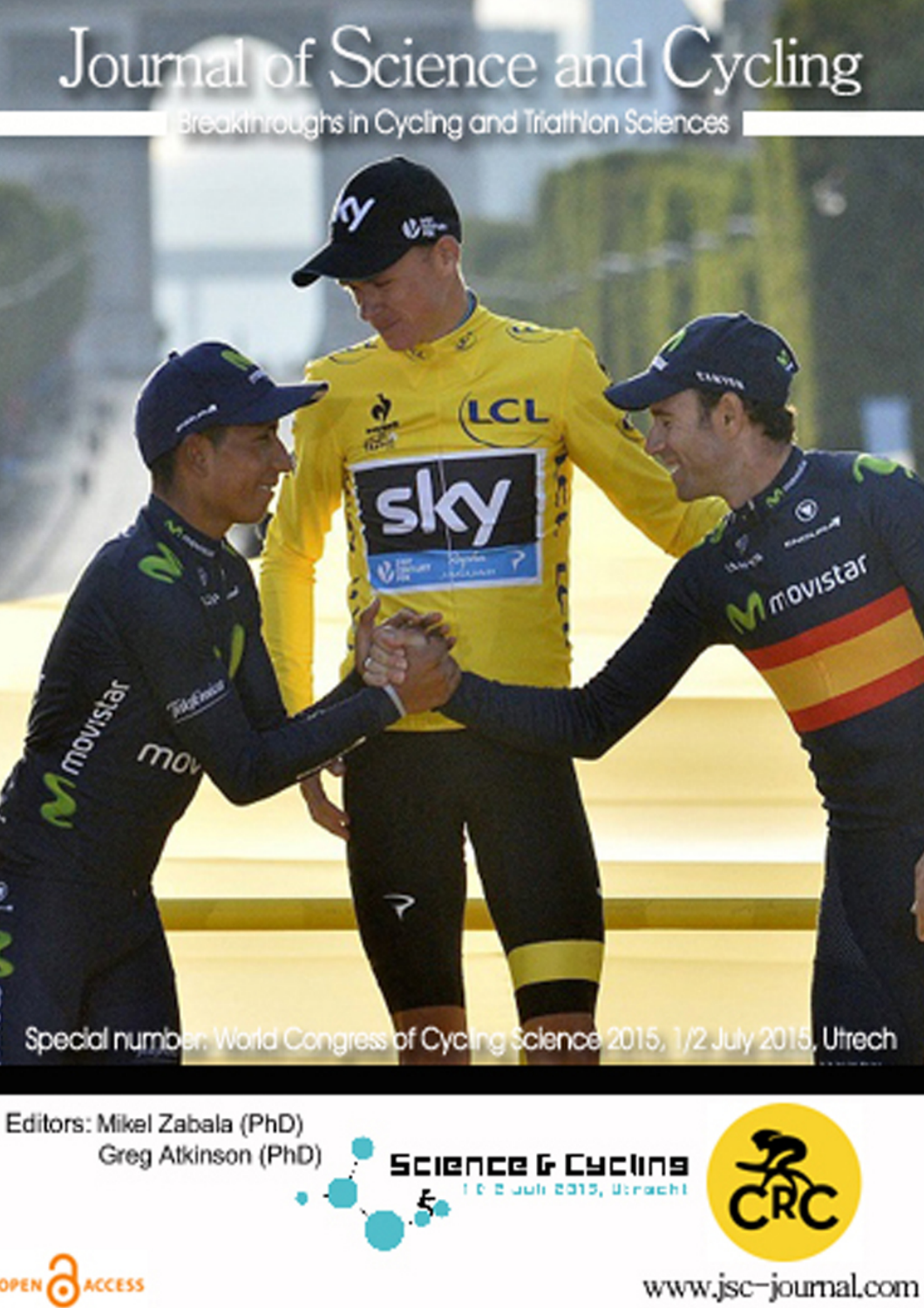## BOOK OF ABSTRACTS **Open Access**

## Treadmill cycling trial in diagnostics endurance preparation of MTB cyclists before Olympic Games or World Championship

**Gabrys Tomasz<sup>1</sup>** \***, Garnys Michal<sup>2</sup> , Szmatlan-Gabrys Urszula<sup>3</sup> , Mróz Anna <sup>4</sup>**

## **Abstract**

**Background:** The evaluation of endurance preparation of MTB cyclists in conditions corresponding to the specificity of routes of World Championship (WCh) and Olympic Games (OG) is very difficult. Treadmill cycling trials are used in order to make working conditions similar to the conditions of a race (Miller et al. 2014 J. Sci. Cycling 3(2) 85). The choice of an optimal tactics to be used on the whole distance is conditioned by information about the effectiveness of energetic sources in the course of an MTB cyclist's interval effort of 90-135 min, in which aerobic metabolism is the dominant one. (Impellizzeri, Marcora 2007 J.Sport Med. 37(1): 59-71)

**Purpose:** The aim of the research was to create a trial protocol run on a treadmill corresponding to the profile of a MTB route during OG or WCh as well as to evaluate the changes of a cyclist's physiological indicators in the course of preparation to the most important sports event in the season.

**Methods:** A female cyclists of the Polish National Team MTB XCO (28 years, 168 cm, 52 kg), a world champion who ranked second in Olympic games and an European champion, took part in the research. On the basis of the analysis of the race route in an pre-Olympic trial and the measurement of the profile of the route a trial protocol was created for treadmill Saturn (Cosmed, Germany). During effort VO2, O2/HR (K4b2, Cosmed Italy), heart rate (Polar Vantage, Finland) and blood lactate concentration (Biosen C-line, EKF Germany) were measured. The research was conducted in the preparatory and competition period. The participant made effort in time corresponding to a full MTB race, performing a round of the same profile four times. The trial constructed in this way enabled to analyze the changes of physiological changes depending on a training period and period of effort (a round).

**Results:** Table 1 presents the description of values recorded in the preparatory and competition period during the trial. In the competition period a significant rise in the effectiveness of work was observed. Work of the same intensity were performed at a lower energetic cost. Whereas the average VO2 value was lowered during the first two rounds by 14-15%, in the third and fourth rounds this difference amounted to 20 and 28%. Such a description of changes in the second part of the route resulted from the stabilization of the average VO2 value at the level of 50-56 mlxkg-1xmin-1 in the whole distance in the competition period. In the preparatory period a significant increase in the value of this parameter in the third and fourth round of the trial (after effort of 50 min.) was observed. Heart rate was characterized by a decrease of value by udxmin-1 in the starting period. At the same time this is the parameter which has a stable value in the course of effort. A decrease in the value of  $O_2/HR$  when there were stable differences between HR values resulted from the decrease of oxygen consumption, which in the third and fourth round caused the decrease of this parameter by almost 25% in comparison to values recorded in an earlier period. Blood lactate concentration (LA) measured after distances of the greatest steepness of slope (uphill) maintained the same stable differences (2-2.5 mmol/l) between the preparatory and competition period in rounds 1-3. The greatest difference in LA was measures in the fourth round – it amounted to 5 mmol/l.

**Disussion:** The values and direction of changes in parameters indicated an increase in the cyclist's endurance in the analyzed training period by increasing the effectiveness of aerobic and anaerobic effectiveness (a decrease of VO2 and LA while maintaining the intensity of work). The obtained training effect enabled to change the training loads parameter in the direction of increasing the effectiveness of work in individual route sections. Modelling training loads is at first limited to the selected round or sections. Then subsequent sections are connected with each other.

**Conclusion:** It has been proven that the diagnostics of an MTB cyclist's training on a treadmill in laboratory conditions and its usage programming an MTB training:

- Determining the scope of the intensity of training loads directed at developing aerobic and anaerobic endurance,
- Determining the volume of training loads which affect effectively various areas of a cyclist's preparation,
- Determining the value of effort parameters (force, speed) which can be used in the course of a sports competition.



.